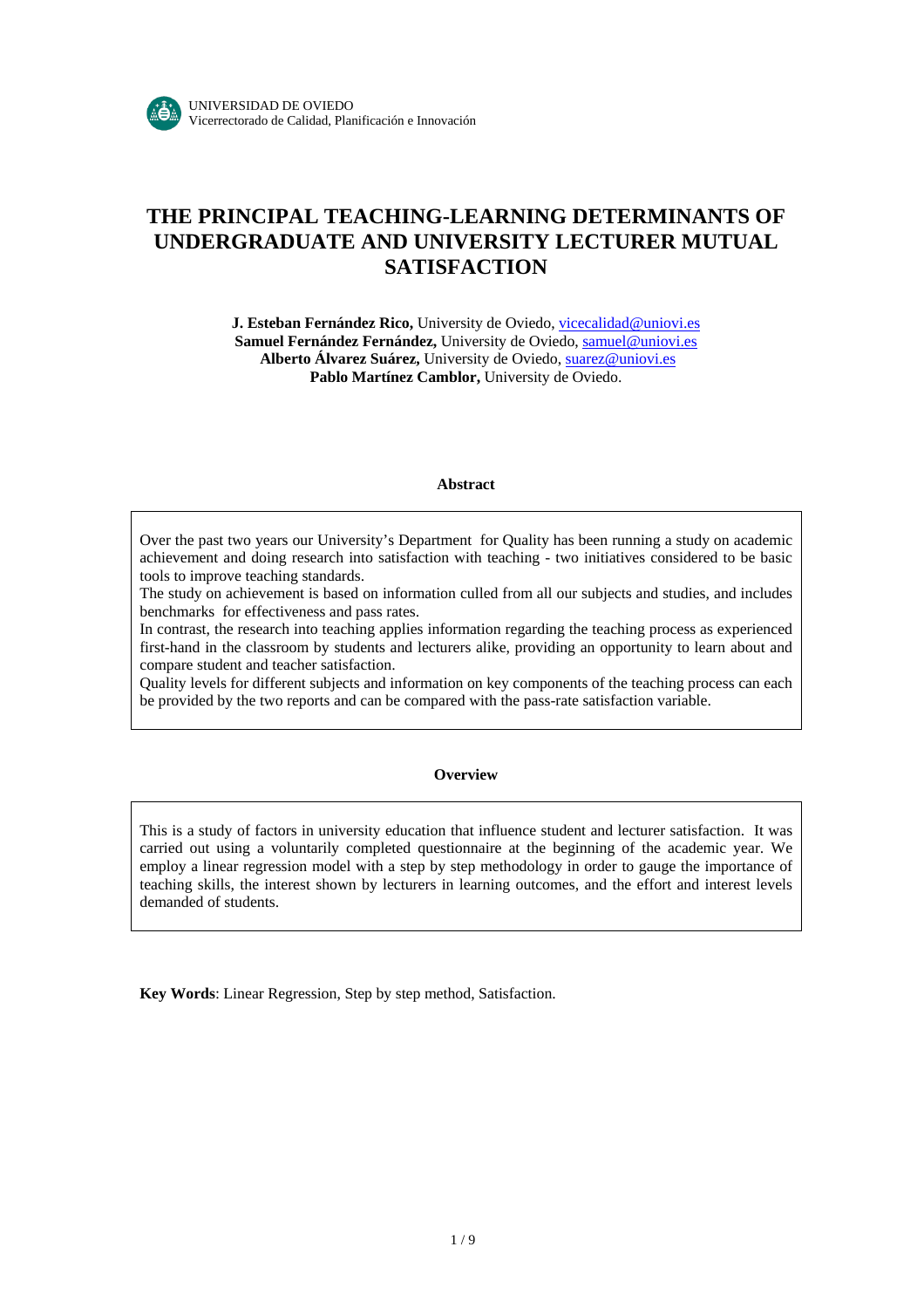

### **1. INTRODUCTION**

A previous study (Fernández et al., 2003) highlighted that purely academic factors such as pass rates (i.e. the percentage of exam passes compared to numbers sitting the examination) have a considerable influence on undergraduate satisfaction.

The first section of this study will analyse whether student satisfaction relates more to teaching staff or more to subjects taught, by comparing information on subjects taught by a number of different lecturers with information about lecturers who teach a number of subjects.

The second section tries to model the components of both undergraduate and lecturer satisfaction by applying a multiple linear regression method sit step by step inclusion of variables to pinpoint the most highly valued factors in each of the two scenarios (Kanji, G. 1999).

The conclusion to be drawn from joint analysis of these results and those of the earlier study (Fernández, 2003) is that undergraduate and lecturer satisfaction depends more on the quality of teaching than on a higher or lower pass rate.

### **2. DATA COLLECTION AND TYPE**

This study focuses on an evaluation of subjects taught during the previous academic year; it was carried out by direct consultation with both students and lecturers via a questionnaire (c.f. appendix); individual results were then sent to each lecturer. Validity criteria for the replies were for there to be a minimum of five student questionnaires and for 90% error with respect to the number of student to be under two points. (Vavra, T.G. 1997)

Within the above framework, the study has information on 2,452 'information units' (lecturer-subject pairings) made up of 1,465 subjects and 1,498 lecturers, as more than one lecturer was evaluated in 578 subjects and 712 lecturers were evaluated in more than a single subject.

The main descriptive statistics for Satisfaction with Education (V15) are:

| <b>Satisfaction with University Education</b> |         |         |                            |      |      |      |
|-----------------------------------------------|---------|---------|----------------------------|------|------|------|
|                                               | Average |         | T.D. Minimum P(50) Maximum |      |      |      |
|                                               |         |         |                            |      |      |      |
| <b>Subject Value</b>                          | 6.19    | 1.59    | 1.00                       | 6.19 | 9.83 | 1465 |
| <b>Lecturer Value</b>                         | 6.11    | 1.70    | 1.14                       | 6.29 | 9.75 | 1498 |
| Lecturer/Subject value                        | 6.09    | 177     | 0.86                       | 9.83 | 9.83 | 2452 |
| .                                             | .       | - - - - | ____                       |      |      |      |

**T.D:** typical deviation; **P (50):** Median; **N:** Sample size.

#### **3. TEACHING STAFF VS. SUBJECTS**

A raft of studies has already tried to gauge the influence of academic performance on undergraduate satisfaction (Fernández et al. 2003). When we tried to predict student satisfaction levels for a subject in this particular study (Natcher et al. 1992), we discovered that academic success or performance, (i.e. the percentage of students who pass compared to the number of students who either sit the examination or are registered for the course) has a fairly limited correlation with student satisfaction, and we therefore decided that the focus should be shifted towards the causes of "variability" which showed up in student satisfaction levels.

The difficulty of establishing a direct link between satisfaction and subject is highlighted by analysis of the differences between lecturers teaching the same subject (i.e. all with the same success and performance figures).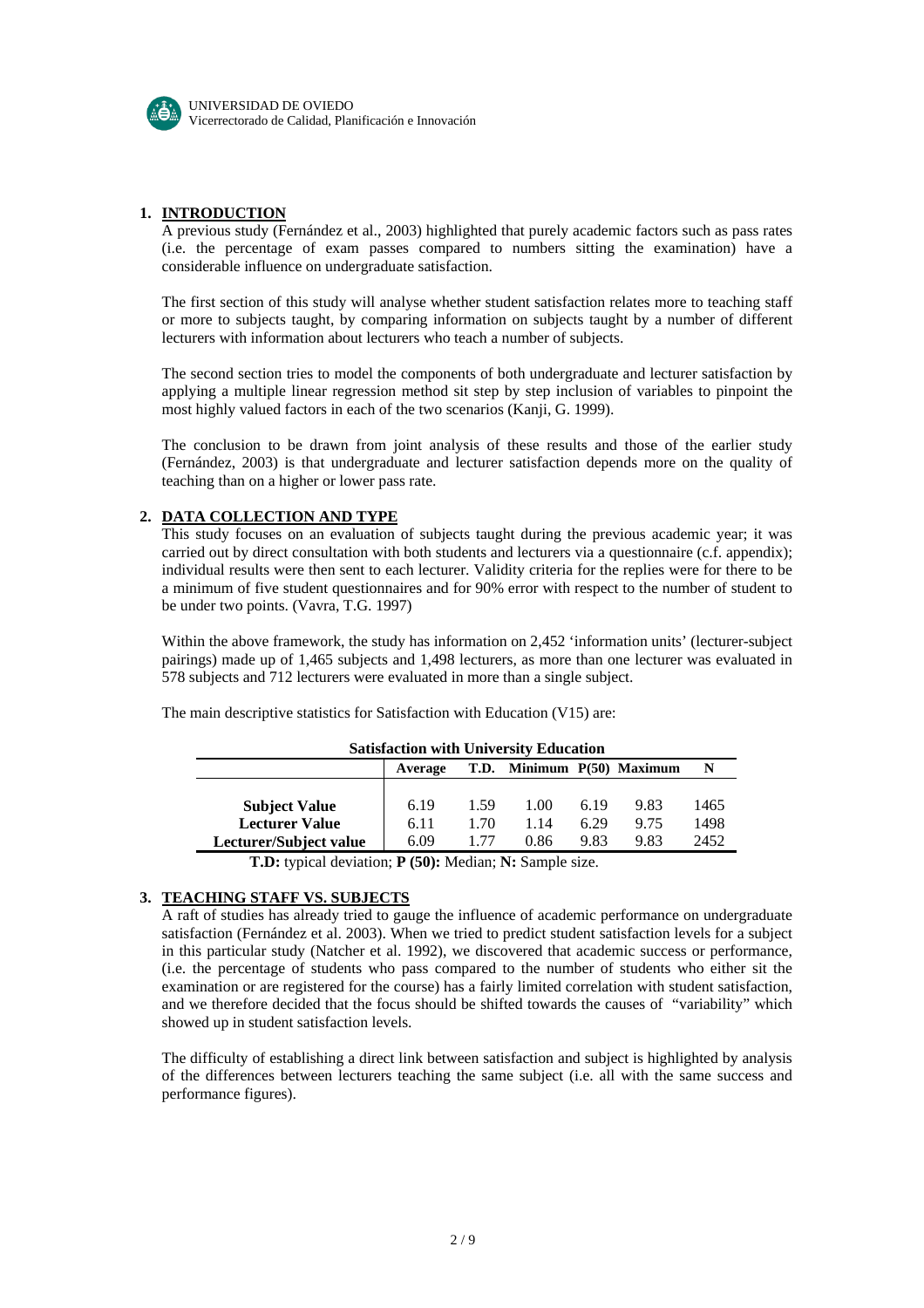

| <b>Satisfaction with Education</b> |         |           |                        |       |                |     |
|------------------------------------|---------|-----------|------------------------|-------|----------------|-----|
|                                    | Average | deviation | <b>Typical Minimum</b> | P(50) | <b>Maximum</b> |     |
| Number of teachers per subject     | 2.71    | 1.06      | 2.00                   | 2.00  | 9.00           | 578 |
| <b>RANGE OF SUBJECT</b>            | 2.35    | 1.64      | 0.00                   | 2.17  | 7.66           | 578 |

Subjects in which more that one lecturer was evaluated.

The table above shows how 578 subjects were taught by several lecturers (the average is 2.71), and how the dispersion value for satisfaction between those with the best and worst scores was 2.35 (the Shared Subject Range).

However, if we now turn to consider the diffe rent evaluations given by students from different subjects for the same lecturer, we observe a considerably lower variation: for the 712 lecturers who teach more than one subject (the average number of subjects taught is 2.34 per lecturer) the average dispersion level across subjects is 1.33 (the Lectur er Range).

| <b>Satisfaction with Education</b> |         |           |                        |       |                |     |
|------------------------------------|---------|-----------|------------------------|-------|----------------|-----|
|                                    | Average | deviation | <b>Typical Minimum</b> | P(50) | <b>Maximum</b> |     |
|                                    |         |           |                        |       |                |     |
| Number of Subjects per lecturer    | 2.34    | 0.62      | 2.00                   | 2.00  | 6.00           | 712 |
| <b>LECTURER RANGE</b>              | 1.33    | 0.98      | 0.00                   | 113   | 6.30           | 712 |

Lecturers teaching more than one subject.



**Figure 1**. Histograms of the frequency of variables for Subject Range (left) and Lecturer Range (right).

Using the graphs to compare the distribution of different student satisfaction levels for different lecturers teaching the same subject (on the left) with different subjects taught by the same lecturer (on the right) clearly highlights that satisfaction with teaching depends more on the lecturer teaching the subject than on the subject being taught.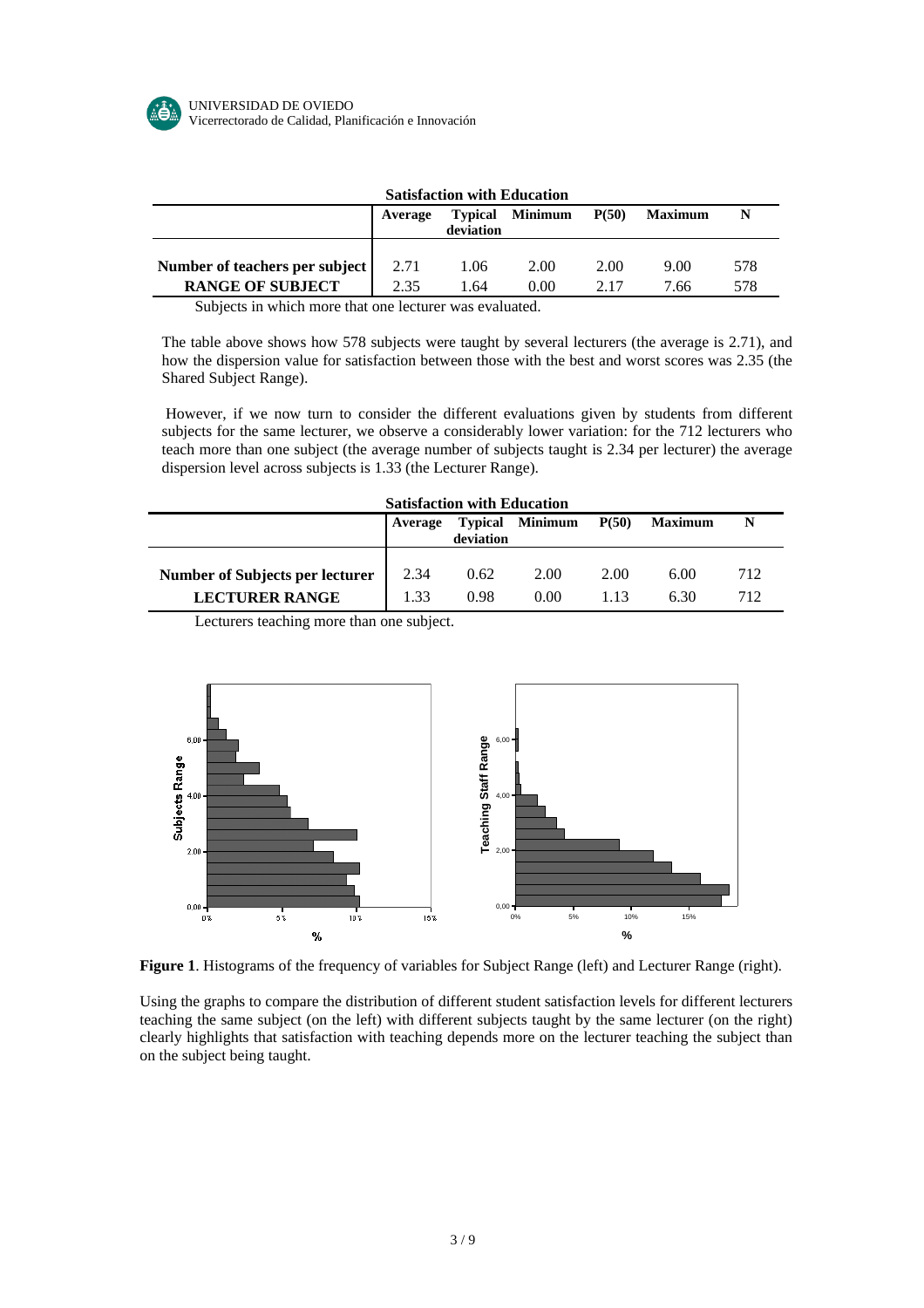

## **4. CONSTRUCTING THE LINEAR MODELS.**

In order to pinpoint the factors in the teaching process that determine student satisfaction with the teaching staff and vice-versa, an attempt was made to model this satisfaction variable by association with the different facets of the education process from the stance of both the student body (variables V4 to V14), and that of the lecturing staff (variables PV3 to PV8). The analysis initially included other variables, such as percentage of exam passes, number of students registered for the subject, the satisfaction levels of the academic staff and deviations regarding the overall satisfaction with the undergraduate course or overall pass rates. However, these were all rejected as they failed to add to any great extent to the model.

|       | The student survey            |       | The lecturer survey         |
|-------|-------------------------------|-------|-----------------------------|
| (V4)  | Completing the syllabus       | (PV3) | Understanding               |
| (V5)  | Activities and Exercises      | (PV4) | Attitude                    |
| (V6)  | Evaluation                    | (PV5) | ***<br>Willingness to study |
| (V7)  | Information about Results     | (PV6) | Work handed in              |
| (V8)  | Subject Knowledge             | (PV7) | Material                    |
| (V9)  | Didactic skills               | (PV8) | ***<br>Physical Environment |
| (V10) | Material <sup>*</sup>         |       |                             |
| (V11) | Interest                      |       |                             |
| (V12) | Availability <sup>*</sup>     |       |                             |
| (V13) | Subject Learning Difficulties |       |                             |
| (V14) | Physical Environment          |       |                             |

#### **A list of variables considered in relation to forecasting satisfaction**

attended over 50% of the classes and those admitting having attended a lower percentage of classes.

\*\*\* Scores given by the teaching staff on the questionnaire are in the appendix.

## Forecasting student satisfaction with lecturers.

|              |                                                |          |          | <b>Typical coefficient</b> |                    | Confidence interval for B at 95% |
|--------------|------------------------------------------------|----------|----------|----------------------------|--------------------|----------------------------------|
|              |                                                |          | в        | Typ. Error                 | <b>Lower limit</b> | <b>Upper limit</b>               |
|              |                                                | Constant | $-0.454$ | 0.077                      | $-0.606$           | $-0.302$                         |
|              | <b>Didactic skills</b>                         | V9       | 0.332    | 0.014                      | 0.305              | 0.360                            |
| $\mathbf{2}$ | <b>Subject difficulty</b>                      | V13      | 0.249    | 0.029                      | 0.192              | 0.306                            |
| 3            | <b>Evaluation and</b>                          | V6       | 0,222    | 0.013                      | 0.195              | 0.248                            |
|              | assessment                                     |          |          |                            |                    |                                  |
| 4            | <b>Subject</b>                                 | V8       | 0.092    | 0.016                      | 0.061              | 0.123                            |
|              | Knowledge                                      |          |          |                            |                    |                                  |
| 5            | <b>Availability</b>                            | V12      | 0.142    | 0.029                      | 0.086              | 0.198                            |
|              | Dopendant Variable: General Setisfaction (V15) |          |          |                            |                    |                                  |

Dependent Variable: General Satisfaction (V15)  $R^2$  corrected 0.9576

| Satisfaction = $0.332 \cdot Didactics.+0.249 \cdot Subj$ . Diff             |                   |  |
|-----------------------------------------------------------------------------|-------------------|--|
| $+0.222 \cdot$ Eval.+0.092 $\cdot$ Subj. Know.+0.142 $\cdot$ Avail. - 0.454 | $\lceil 1 \rceil$ |  |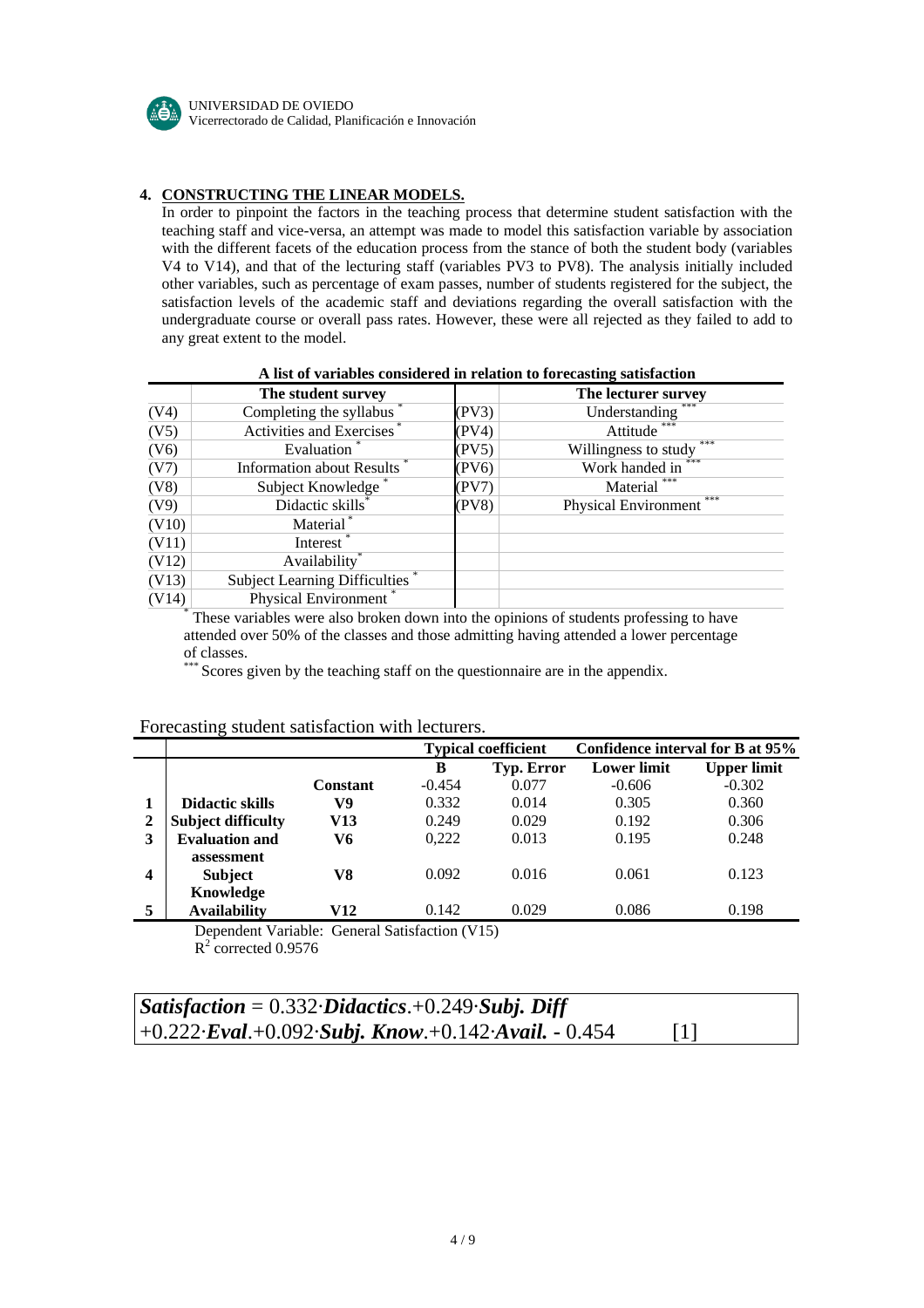



**Figure 2**. Scatter diagram showing the relationship between observed values and those forecast by the model [1].

We maintained the five **most representative variables** when constructing the satisfaction model, as improvement was insignificant when the other variables were factored in.. In the order in which they were factored in, the factors which most consistently affect student satisfaction with lecturers are *the ability to explain clearly (V9)*, and *attention to difficulties posed (V13);* the link between *subject evaluation and subject content (V6)* was the third factor.

| Prediction of lecturer satisfaction with the student body |  |
|-----------------------------------------------------------|--|
|-----------------------------------------------------------|--|

|   |                                                                                                                                                                                                                                                                                                                                           |                 |          | Non-standardized<br>coefficient | Confidence interval for B at 95% |                    |
|---|-------------------------------------------------------------------------------------------------------------------------------------------------------------------------------------------------------------------------------------------------------------------------------------------------------------------------------------------|-----------------|----------|---------------------------------|----------------------------------|--------------------|
|   |                                                                                                                                                                                                                                                                                                                                           |                 | В        | <b>Typ.Error</b>                | <b>Lower limit</b>               | <b>Upper limit</b> |
|   | <b>Constant</b>                                                                                                                                                                                                                                                                                                                           |                 | $-0.877$ | 0.110                           | $-1.093$                         | $-0.660$           |
|   | <b>Commitment</b>                                                                                                                                                                                                                                                                                                                         | PV <sub>5</sub> | 0.353    | 0.024                           | 0.306                            | 0.401              |
| 2 | <b>Work completion</b>                                                                                                                                                                                                                                                                                                                    | PV6             | 0.178    | 0.017                           | 0.144                            | 0.212              |
| 3 | <b>Pass Rate</b>                                                                                                                                                                                                                                                                                                                          | PV9             | 0.227    | 0.016                           | 0.195                            | 0.259              |
| 4 | Interest in subject                                                                                                                                                                                                                                                                                                                       | PV4             | 0.200    | 0.023                           | 0.156                            | 0.244              |
| 5 | Understanding                                                                                                                                                                                                                                                                                                                             | PV3             | 0.173    | 0.021                           | 0.131                            | 0.215              |
|   | $\mathbf{D}$ , $\mathbf{D}$ , $\mathbf{D}$ , $\mathbf{D}$ , $\mathbf{D}$ , $\mathbf{D}$ , $\mathbf{D}$ , $\mathbf{D}$ , $\mathbf{D}$ , $\mathbf{D}$ , $\mathbf{D}$ , $\mathbf{D}$ , $\mathbf{D}$ , $\mathbf{D}$ , $\mathbf{D}$ , $\mathbf{D}$ , $\mathbf{D}$ , $\mathbf{D}$ , $\mathbf{D}$ , $\mathbf{D}$ , $\mathbf{D}$ , $\mathbf{D}$ , |                 |          |                                 |                                  |                    |

Dependent Variable: General Satisfaction (PV10)  $R^2$  corrected, 0.808

| Satisfaction = $0.353$ Level .+0.178 Work comp +0.227 Pass               |  |
|--------------------------------------------------------------------------|--|
| <b>Rate.</b> +0.200 <b><i>Interest.</i>+0.73<i>Understand.</i>-0.877</b> |  |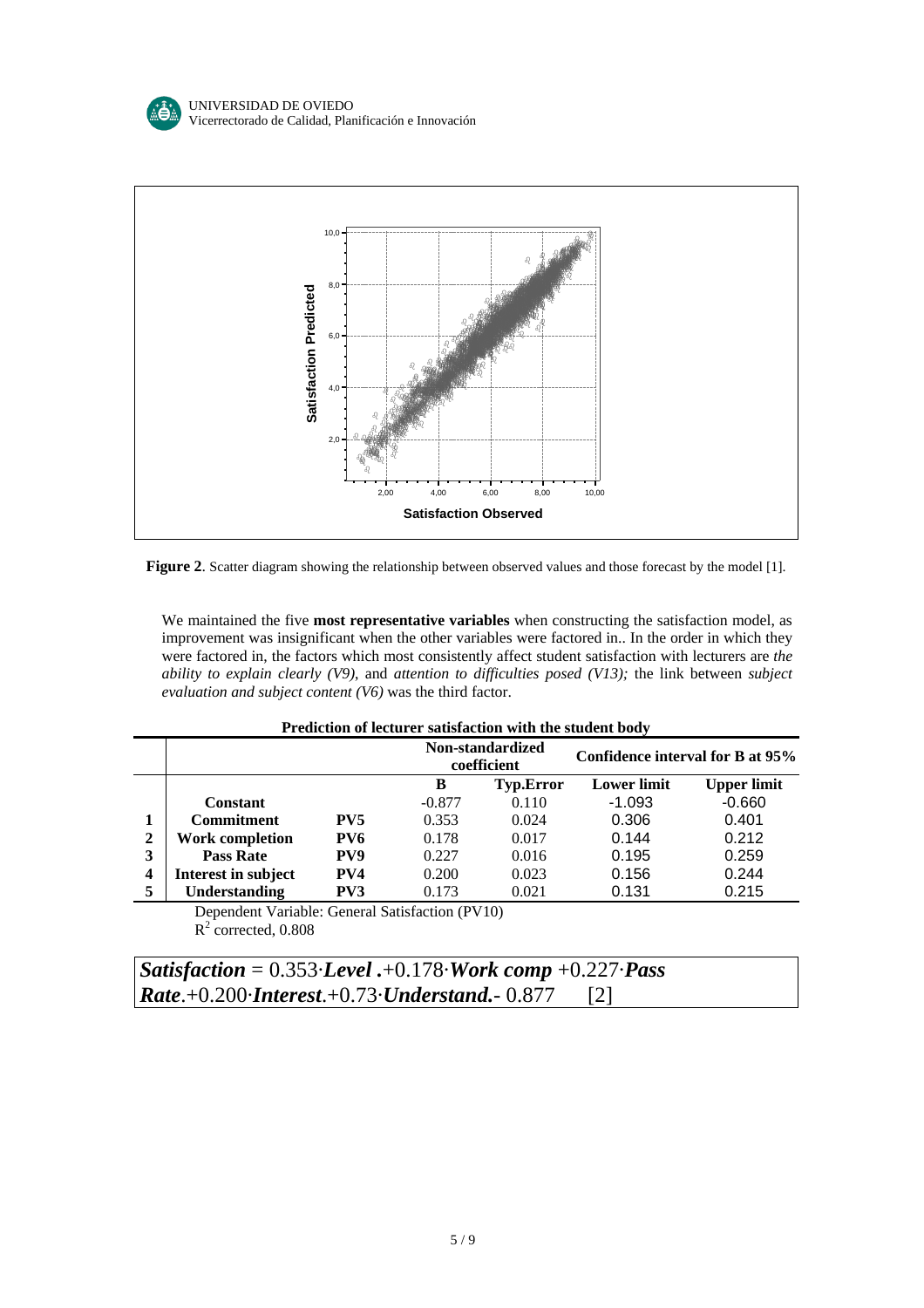

Figure 3. Scatter diagram showing observed values compared with those predicted by the model [2].

The factors that most consistently effect lecturer satisfaction with the student population are, in order: *dedication and effort (PV5 and PV6)*, *those who have made an effort to study pass (PV9)* and *attitude and ability (PV4 and PV3).*

## **5. CONCLUSIONS .**

- *1.* Student satisfaction with the teaching imparted depends more on the lecturers than on the subjects they teach (Breen, R. 2000); the characteristics that students most appreciate are *clarity of explanation (didactic skills)* and *awareness by the lecturers of the difficulties students face*.
- *2.* Clarity of explanation is backed up by *Knowledge of the subject;* concern for learning difficulties is very much linked to *availability* and attention to student needs. This combination of technique and a personal approach to students is a good model for guaranteeing student satisfaction.
- *3.* Members of the teaching staff, for their part, feel satisfied with teaching insofar as they observe dedication, effort and results in line with ability and attitudes amongst their students.
- *4.* Thus, evaluation of the mutual satisfaction of students and teaching staff can be built upon three dimensions: the first is clearly linked to the teaching-learning process and counterpoints lecturers' clarity *of explanation* with the *requirement to study* the subject; the second is related to results and, more precisely, to *coherence of evaluation,* insofar as this term refers to adhering to the syllabus that was taught and to the idea that those who have made an effort should pass the examination (Mortensen et al. 1999). The third dimension is of a personal nature and counterpoises lecturers' attention to students and the difficulties they experienced, and the capacity and interest in the subject shown by students.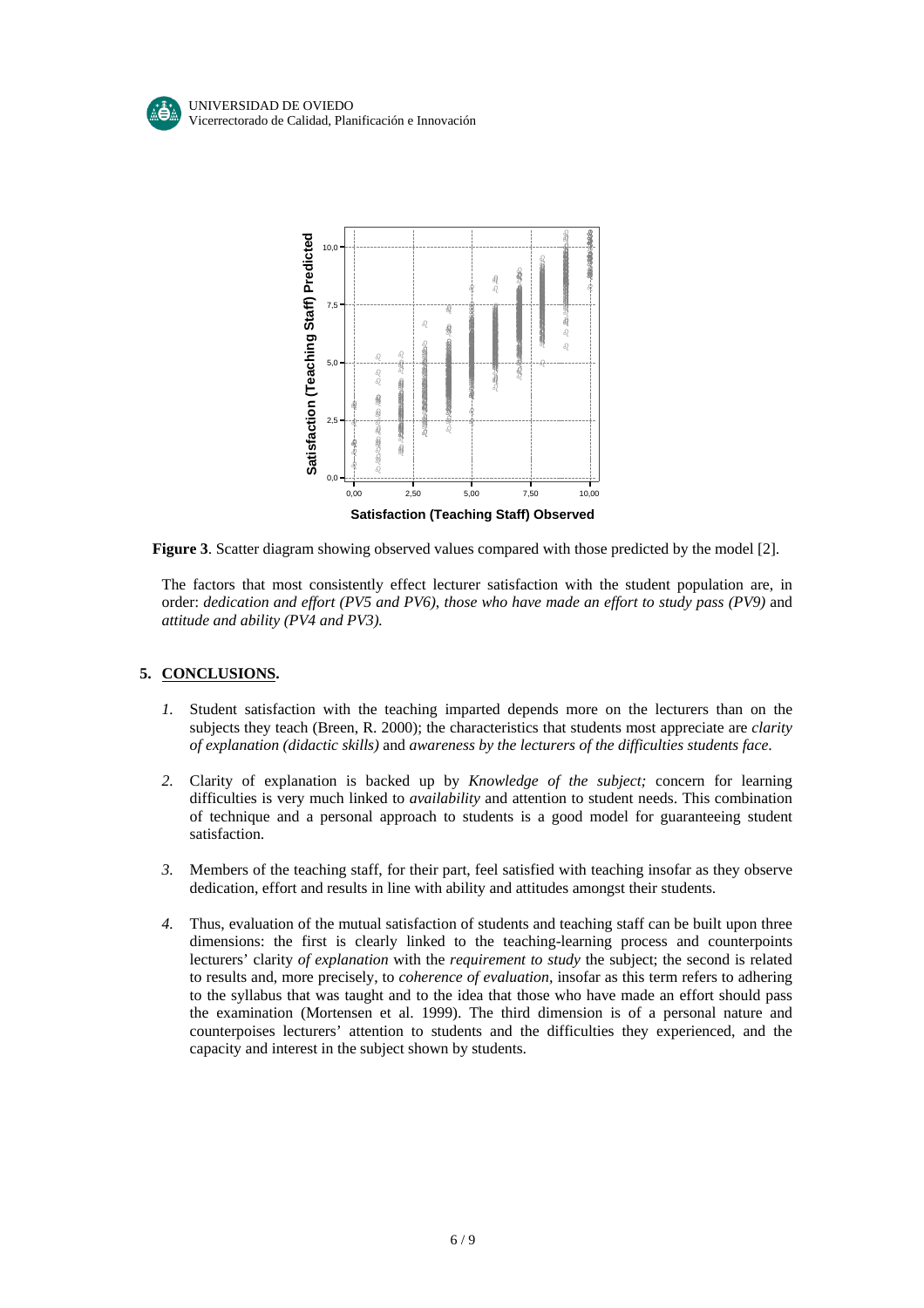

## **6. BIBLIOGRAPHY**

FERNÁNDEZ RICO, E., FERNÁNDEZ FERNÁNDEZ S., ÁLVAREZ SUÁREZ, A. & MARTÍNEZ CAMBLOR, P. "Academic success and students satisfaction" 6<sup>th</sup> "Toulon–Verona" Conference Quality in Higher Education, Health Care & Local Government. 10-11 September 2003 Oviedo. Spain.

BREEN, R. (2000) "Different disciplines require different motivation for success". Pedagogic Research at Brookes Oxford. OCSLD.

NATCHER, L., KRYTER, K., PONS, J.S. & FITZGERALD, V. (1992) "Predicting college student satisfaction, commitment and attrition for investment model constructs". Journey of Applied Social Psychology, 22, 1273-1296.

CORNESKY, R. AND MCCOOL, S.A. "Total quality improvement. Guide for instructors of Higher Education". Medson- WI. Magne Publications.

VAVR, T.G. (1997) "Improving your measurement of customers satisfaction. A guide to creating conductors, analyzing and reporting customers satisfaction measurement programs". Milwaukee, Wisconsin, USA. American Society for Quality (ASQ). ASQ Quality Press.

MORTENSEN, A., LARS GRONHOLDT, JACOB K. ESTALDSEN & KAI KRISTENSEN. (1999) "Measuring student oriented quality in Higher Education: application of the ECSI methodology" Paper present at Conference on TQM for Higher Education Institutions II, Verona, 30-31 August, 1999.

KANJI, GOPAL K. (1999) "100 Statistical test sage". Sheffield.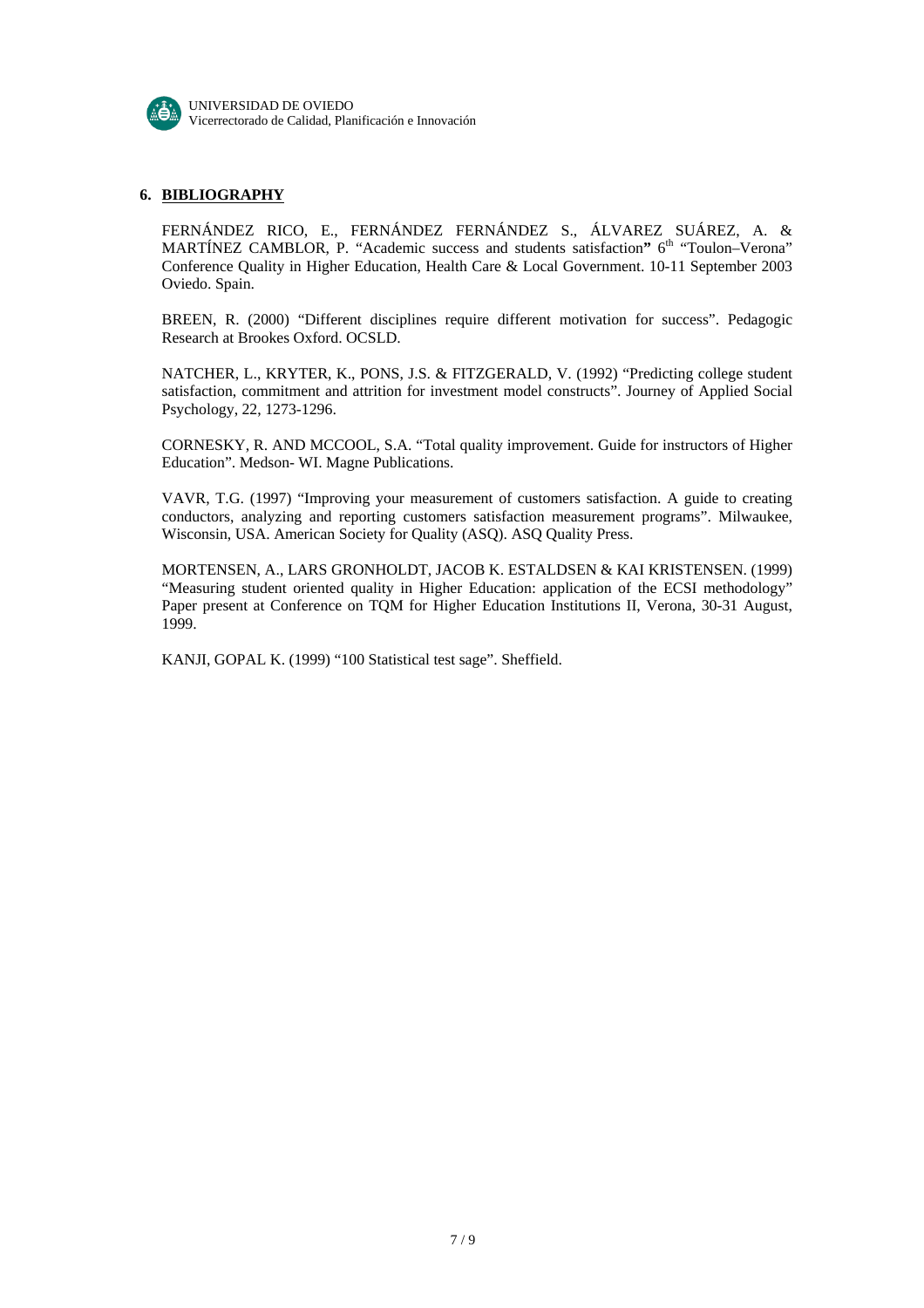

# **APPENDIX**

# **Students' Questionnaire**

| <b>GENERAL INFORMATION</b>                                                                                                                                      |
|-----------------------------------------------------------------------------------------------------------------------------------------------------------------|
| 1.- The usual number of students who attended lectures on this subject was:<br>B: between 11 and 20, C: between 21 and 50,<br>(A: less than 10,<br>D: Over 51)  |
| 2.- My personal lecture attendance rate :<br>$(A: less than 25\%$ B: between 25% and 50%<br>C: between 51% and 75% D: Over 75%)                                 |
| 3.- My mark for this subject was<br>(A: Fail, B: Pass C: Good D: Outstanding/Exam Award)                                                                        |
| <b>COMPLETING THE SYLLABUS</b>                                                                                                                                  |
| 4.- The key elements of the syllabus were dealt with during the course.                                                                                         |
| 5.- Activities and practical exercises were suitable to the facilities available.                                                                               |
| 6.- Evaluation coincided with the syllabus content that the lecturer taught.                                                                                    |
| 7.- The lecturer announced examination results within the expected deadlines.                                                                                   |
| <b>TEACHING STYLES</b>                                                                                                                                          |
| The lecturer demonstrated good knowledge of the subject.<br>8.-                                                                                                 |
| The lecturer explained in a clear manner.<br>9.-                                                                                                                |
| 10.- Materials recommended by the lecturer proved useful.                                                                                                       |
| <b>LECTURER ATTITUDES</b>                                                                                                                                       |
| 11.-The lecturer showed interest in the subject matter.                                                                                                         |
| 12.-The lecturer was available and ready to provide students with attention.                                                                                    |
| 13.-The lecturer showed concern for learning difficulties that students faced.                                                                                  |
| <b>GENERAL EVALUATION</b>                                                                                                                                       |
| 14.- On the whole, physical conditions (lecture halls, facilities, acoustics, lighting, ventilation, heating, etc.) where lectures were<br>given were adequate. |
| 15.- All things considered, I am satisfied with the work of the lecturer.                                                                                       |